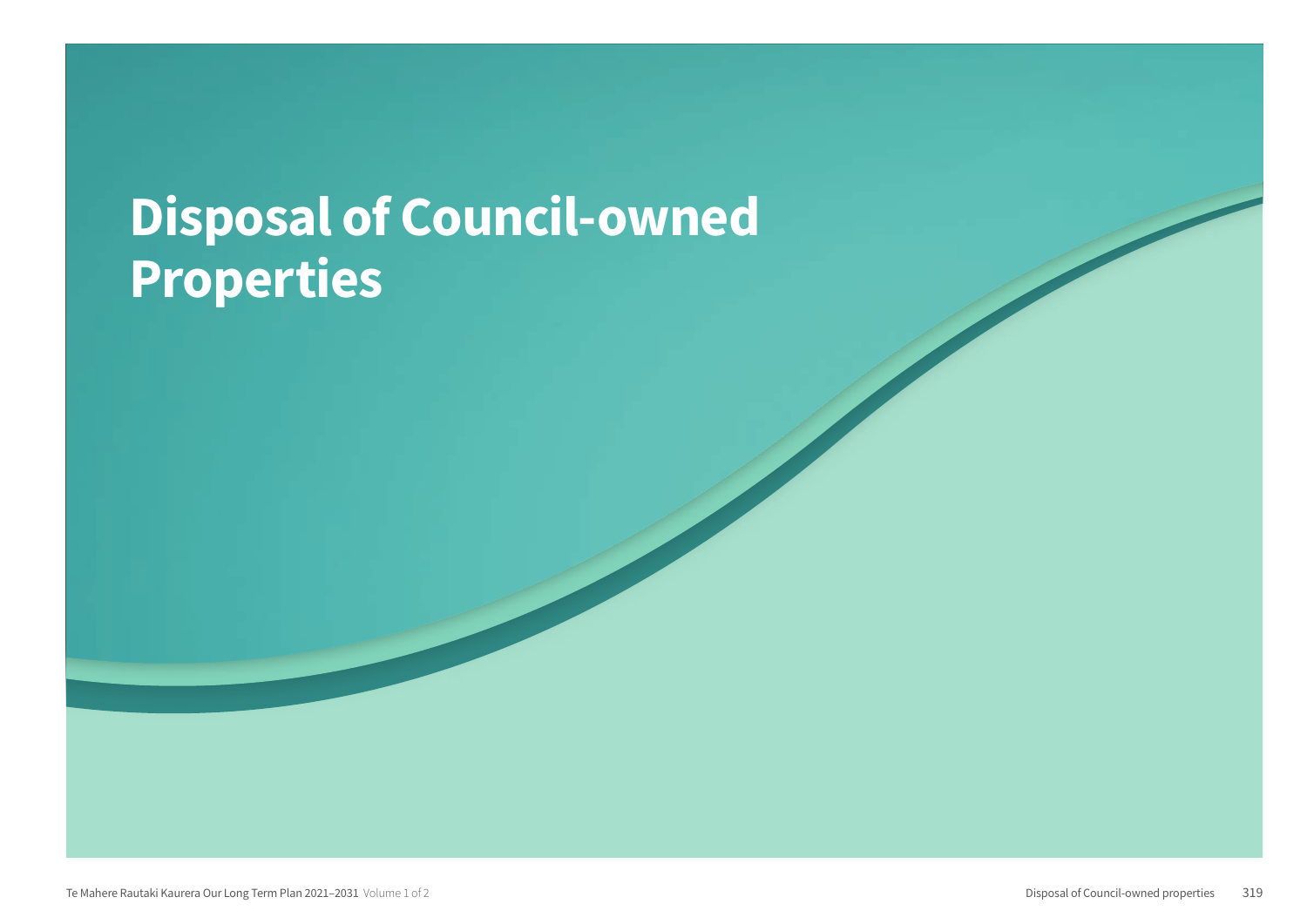## **Disposal of Council-owned Properties Final decision adopted with 2021-31 Long Term Plan**

The Council included in the draft Long Term Plan a small portfolio of properties that are no longer being used to deliver the original activity or service for which they were purchased. These had been assessed against and are considered to meet the following criteria adopted by the Council at its meeting of 10 December 2021:

- a. Is the full property still required for the purpose for which it was originally acquired?
- b. Does the property have special cultural, heritage or environmental values that can only be protected through public ownership?
- c. Is there an immediate identified alternative public use / work / activity in a policy, plan or strategy?
- d. Are there any strategic, non-service delivery needs that the property meets and that can only be met through public ownership?
- e. Are there any identified unmet needs, which the Council might normally address, that the property could be used to solve? And is there a reasonable pathway to funding the unmet need?

A map of the full list of properties can be found at: https://www.ccc.govt.nz/disposal-of-council-owned-properties

This resulted in the following resolution:

*That the Council is authorised to dispose of all properties other than 27 Hunters Road, 42 Whero Terrace, 5 Worcester Boulevard, and the Yaldhurst Memorial Hall, noting that the following will need to be done to consider options for their future use:*

- *That the Council undertake an expression of interest (EOI) process for Yaldhurst Memorial Hall, to identify a community based group able to own, upgrade, operate and maintain the hall at no cost to Council. The property can be transferred as a community asset transfer to an appropriate community group for a less than market price subject to the new owners repairing the hall to a minimum 67% of NBS standard, and operating and maintaining it for community purposes for a minimum of five years. The repair, operation and maintenance of the facility would be at no cost to ratepayers. The EOI would apply to the building only, with the land to remain with Council.*
- *That the Council undertake an EOI process within six months for 5 Worcester / Rolleston House, calling for heritage sympathetic, adaptive reuse proposals that can be undertaken at no cost to Council (other than through an existing contestable funding scheme or similar), do not require either a capital or ongoing operating subsidy and that ensures ongoing protection of the heritage values of the building. Proposals could be on the basis of sale or long term lease.*
- *That the Council defer making a decision about the properties at 27 Hunters Road and 42 Whero Avenue Diamond Harbour until a targeted consultation process can be undertaken to gather additional information to support the material gathered through the LTP consultation process. Council creates a project in the first year of the LTP and sets aside a budget of \$65,000 for this purpose. Report back to Council for a final decision as part of the FY 2022/23 annual plan process. That the Council notes the following disposals are subject to:*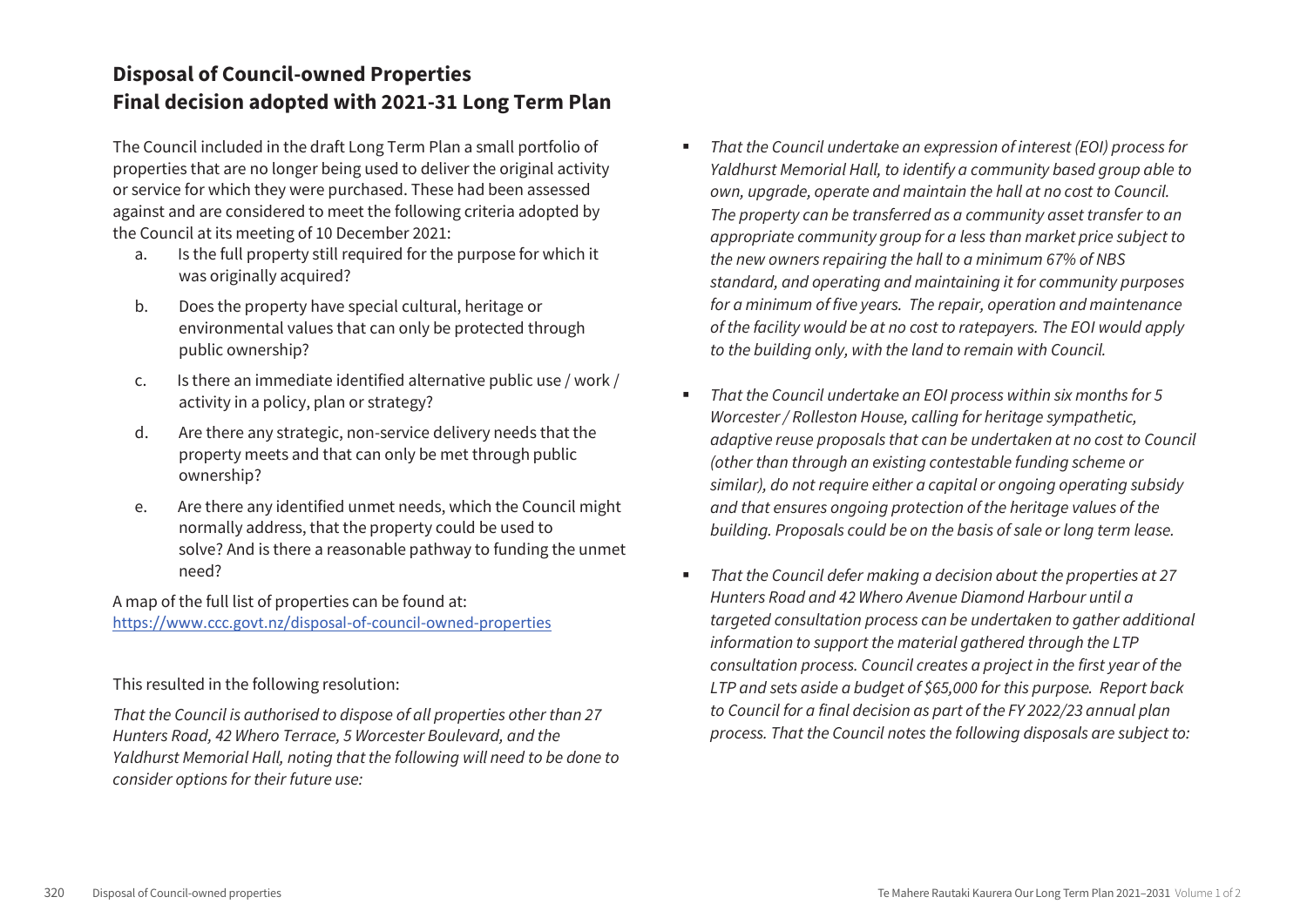- *Ensuring that protections relating to noise and a restriction on quarrying are a condition of sale for the Hasketts Road properties,*
- *Ensuring relevant protections relating to the protection of heritage values are a condition of sale for Coronation Hall,*
- *That the Council undertake targeted consultation with Ngāi Tahu and the interagency Te Waihora co-governance group regarding 2865 Christchurch Akaroa Road before implementation, with a particular focus on biodiversity.*

 *The head of facilities, property and planning taking into consideration as part of the divestment process bio-diversity, heritage and cultural advice.* 

The following list of 57 properties are therefore declared surplus for disposal in the 2021 -31 Long Term Plan. They will be disposed of in a manner as set out in Councils policy, normal practices and in accordance with the resolution above. The process to do that will be developed and implemented over the next six months and may take up to two years to complete

| <b>House</b><br>No. | <b>Street</b>            | <b>Current Use</b>                                         | <b>Legal Description</b><br>$(++ = multi)$ | <b>Title Ref</b> | M <sub>2</sub> | <b>LGA 2020</b><br><b>Section 78</b> | <b>LGA 2020</b><br><b>Section</b><br>138 | <b>Reserves</b><br><b>Act 1977</b><br><b>Section 24</b> | <b>LGA 2020</b><br><b>Section 97</b> |
|---------------------|--------------------------|------------------------------------------------------------|--------------------------------------------|------------------|----------------|--------------------------------------|------------------------------------------|---------------------------------------------------------|--------------------------------------|
| 740                 | Avonside Drive           | Rented for residential<br>accommodation                    | LOT 45 DP 9195                             | 433/146          | 663            | Yes                                  |                                          |                                                         |                                      |
| 86P                 | Beachville Road          | Vacant site                                                | LOT 1 DP 29982                             | 11K/1157         | 152            | Yes                                  |                                          |                                                         |                                      |
| 19                  | Ben Rarere Avenue        | Vacant site leased temporarily<br>to sports group          | LOT 8 DP 367972                            | 323386           | 588            | Yes                                  | Yes                                      |                                                         |                                      |
| 21                  | <b>Ben Rarere Avenue</b> | Vacant site leased temporarily<br>to sports group          | LOT 9 DP 367972                            | 323387           | 575            | Yes                                  | Yes                                      |                                                         |                                      |
| 284                 | <b>Breezes Rd</b>        | Vacant land and building ex<br>crèche                      | LOT 1 DP 27621                             | 1994 71 NZGZ     | 1,103          | Yes                                  |                                          |                                                         |                                      |
| 86R                 | <b>Bridle Path Road</b>  | Vacant land                                                | LOT 2 DP 412440                            | 446135           | 970            | Yes                                  |                                          |                                                         |                                      |
| 112R                | <b>Bridle Path Road</b>  | Vacant land                                                | LOT 3 DP 403583                            | 411731           | 3,220          | Yes                                  |                                          | Yes                                                     |                                      |
| 96R                 | <b>Bridle Path Road</b>  | Vacant land                                                | LOT 2 DP 407470                            | 426265           | 1,221          | Yes                                  |                                          |                                                         |                                      |
| 92R                 | <b>Bridle Path Road</b>  | Vacant land                                                | LOT 2 DP 407955                            | 428214           | 966            | Yes                                  |                                          |                                                         |                                      |
| 36                  | <b>Broad Street</b>      | Vacant land leased to<br>adjoining owner for yard<br>space | SEC 2 SO 302365++                          | 138020           | 366            | Yes                                  |                                          |                                                         |                                      |
| 166                 | <b>Chattertons Road</b>  | Vacant land leased for grazing                             | <b>RES 2528</b>                            | GN 2006 P 3590   | 40,469         | Yes                                  |                                          | Yes                                                     |                                      |

## **List of Council owned properties that could potentially be disposed of: List of Council-owned properties declared surplus for disposal:**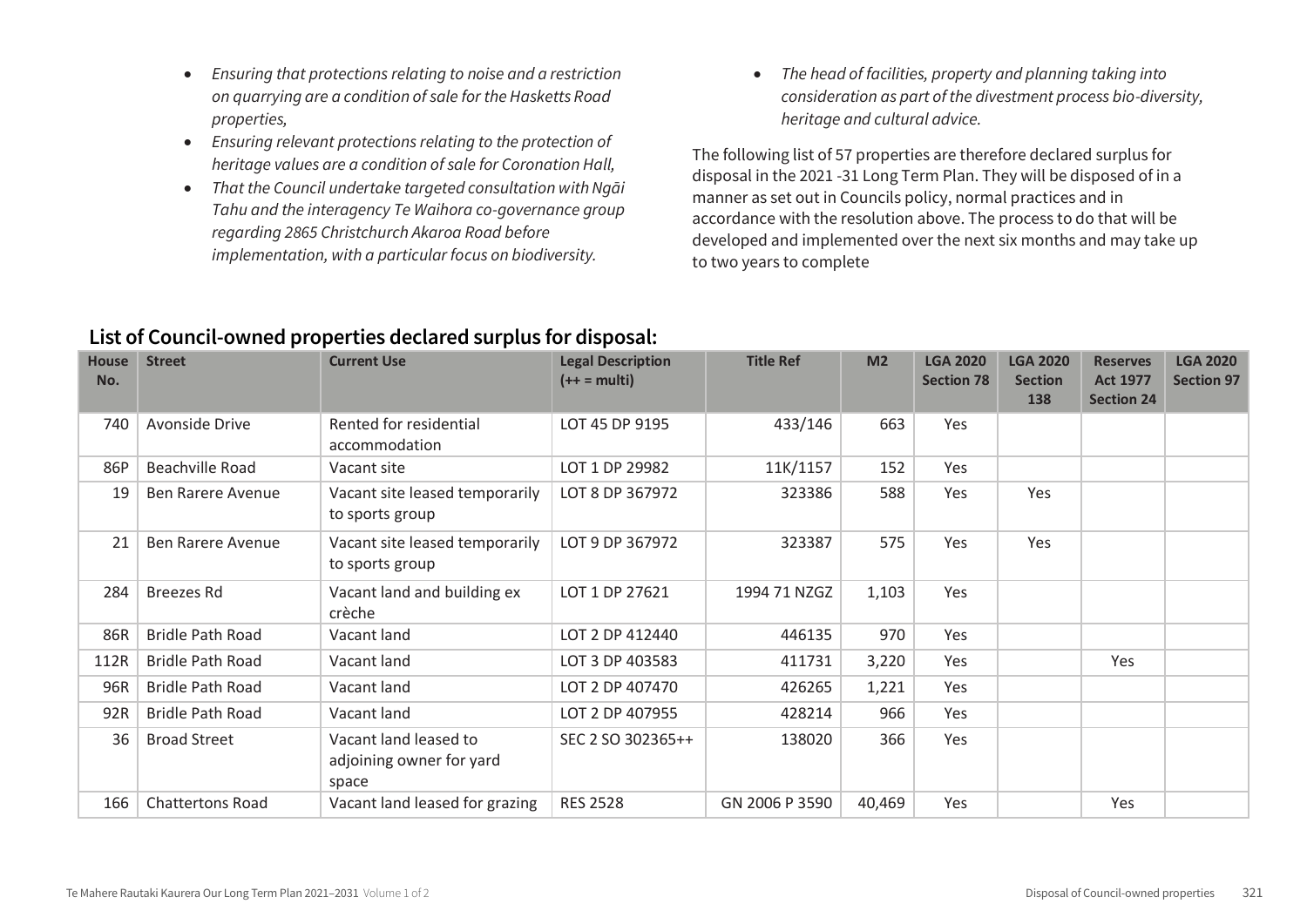| <b>House</b><br>No. | <b>Street</b>               | <b>Current Use</b>                                          | <b>Legal Description</b><br>$(++ = multi)$ | <b>Title Ref</b> | M <sub>2</sub> | <b>LGA 2020</b><br><b>Section 78</b> | <b>LGA 2020</b><br><b>Section</b><br>138 | <b>Reserves</b><br><b>Act 1977</b><br><b>Section 24</b> | <b>LGA 2020</b><br><b>Section 97</b> |
|---------------------|-----------------------------|-------------------------------------------------------------|--------------------------------------------|------------------|----------------|--------------------------------------|------------------------------------------|---------------------------------------------------------|--------------------------------------|
| 2865                | Christchurch Akaroa<br>Road | Vacant land leased for grazing                              | RES 4985 CANTY<br><b>DISTR</b>             | 250/130          | 18,880         | <b>Yes</b>                           |                                          | Yes                                                     |                                      |
| 2865F               | Christchurch Akaroa<br>Road | Vacant land leased for grazing                              | RES 4985 CANTY<br><b>DISTR</b>             | 250/130          | 18,880         | Yes                                  |                                          | Yes                                                     |                                      |
| 10                  | <b>Cliff Street</b>         | Vacant land                                                 | LOT 16 DP 2401                             | 23F/597          | 683            | Yes                                  |                                          |                                                         |                                      |
| 71                  | Domain Terrace              | Building on reserve -<br><b>Coronation Hall</b>             | Reserve 3824                               | 729712           | 72,135         | Yes                                  |                                          | Yes                                                     | Yes                                  |
| 124                 | <b>Garlands Road</b>        | Vacant land                                                 | LOT 6 DP 1666++                            | 459/216          | 1374           | Yes                                  |                                          | Yes                                                     |                                      |
| 151                 | Gilberthorpes Rd            | Land and buildings leased as<br>Hornby Multicultural Centre | PT LOT 1 DP 9514                           | 6C/339           | 3146           | Yes                                  | Yes                                      |                                                         |                                      |
| 5R                  | Golden Elm Lane             | Vacant land                                                 | LOT 10 DP 44919                            | 23K/99           | $1\,$          | Yes                                  |                                          |                                                         |                                      |
| 14                  | <b>Hasketts Road</b>        | Land and dwelling leased out                                | LOT 5 DP 23834                             | 4C/381           | 20,234         | Yes                                  |                                          |                                                         |                                      |
| 22                  | Hasketts Road               | Land and derelict building<br>leased for grazing            | LOT 2 DP 24156                             | 39D/83           | 20,277         | Yes                                  |                                          |                                                         |                                      |
| 30                  | <b>Hasketts Road</b>        | Land and derelict building<br>leased for grazing            | LOT 1 DP 24156                             | 5C/28            | 20,573         | Yes                                  |                                          |                                                         |                                      |
| 4                   | <b>Hasketts Road</b>        | Land and dwelling leased out                                | LOT 6 DP 23834                             | 4C/382           | 20,234         | Yes                                  |                                          |                                                         |                                      |
| 48                  | <b>Hasketts Road</b>        | Land and derelict building<br>leased for grazing            | LOT 1 DP 23834                             | 4C/377           | 24,863         | Yes                                  |                                          |                                                         |                                      |
| 7                   | <b>Hasketts Road</b>        | Land and derelict building<br>leased for grazing            | LOT 3 DP 403260                            | 410797           | 40,000         | Yes                                  |                                          |                                                         |                                      |
| 114                 | <b>Hills Road</b>           | Vacant land                                                 | LOT 67 DP 2912                             | 316/20           | 658            | Yes                                  |                                          |                                                         |                                      |
| 219A                | Hills Road                  | Vacant land                                                 | LOT 2 DP 318501                            | 72465            | 835            | Yes                                  |                                          |                                                         |                                      |
| 32A                 | <b>Kinsey Terrace</b>       | Vacant land                                                 | LOT 2 DP 49638                             | 29K/708          | 680            | Yes                                  |                                          |                                                         |                                      |
| 44                  | Lakewood Drive              | Vacant land                                                 | LOT 1 DP 458331                            | 596171           | 311            | Yes                                  |                                          |                                                         |                                      |
| 25                  | Maffeys Road                | Vacant land                                                 | LOT 2 DP 52356                             | 31B/743          | 2,761          | Yes                                  |                                          |                                                         |                                      |
| 3                   | Maffeys Road                | Vacant land                                                 | LOT 2 DP 63002                             | 37B/329          | 530            | Yes                                  |                                          |                                                         |                                      |
| 1                   | Maffeys Road                | Vacant land                                                 | LOT 1 DP 63002                             | 37B/328          | 1,106          | Yes                                  |                                          |                                                         |                                      |
| $1 - 278$           | Main Road                   | Vacant land                                                 | FLAT 1 DP 65594++                          | 38C/863          | 446            | Yes                                  |                                          |                                                         |                                      |
| $2 - 278$           | Main Road                   | Vacant land                                                 | FLAT 2 DP 65594++                          | 38C/863          | 446            | Yes                                  |                                          |                                                         |                                      |